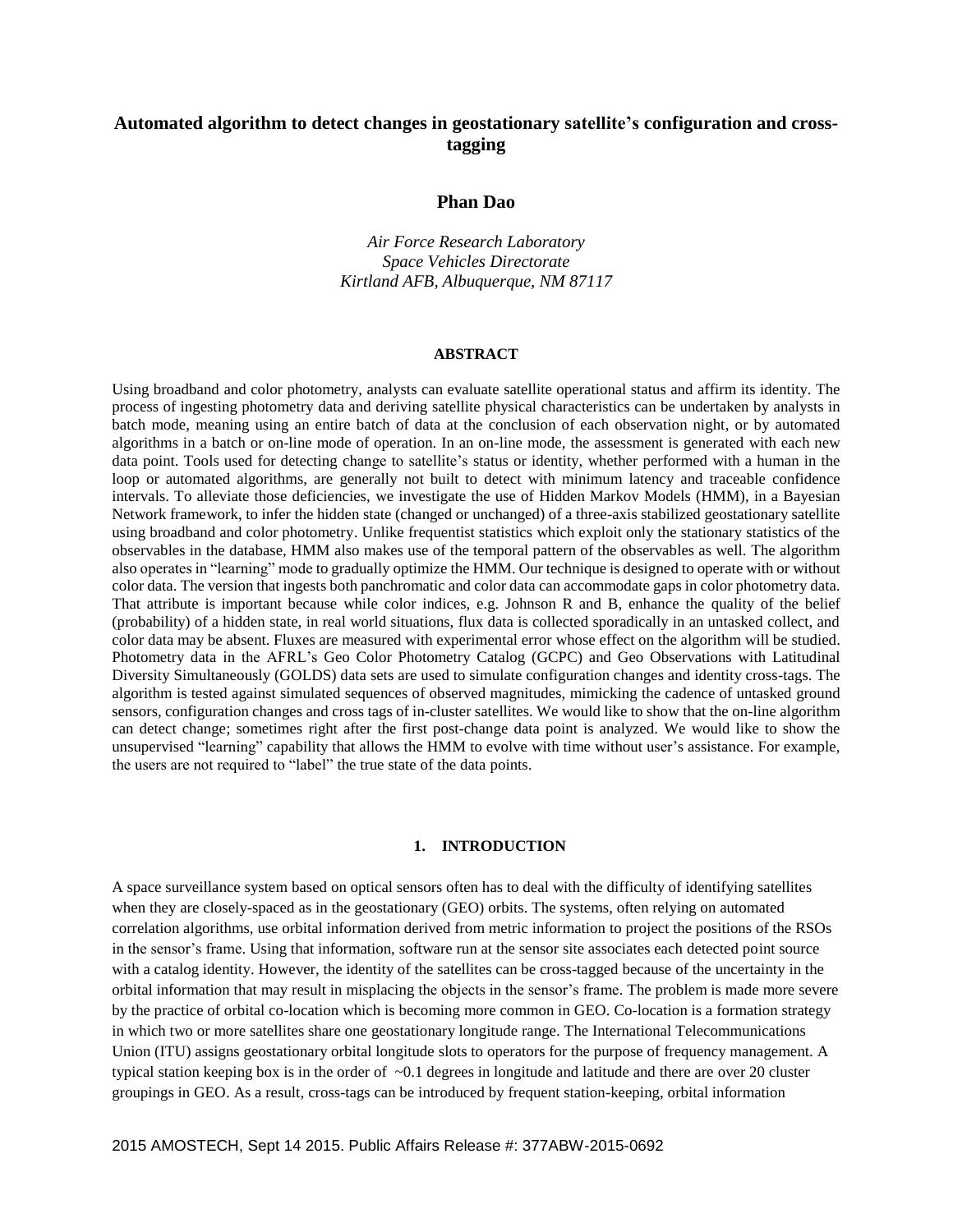uncertainty or the automated processing at the sensor sites. It has been proposed that photometry can help with identifying satellites in those co-location clusters. The idea is to take advantage of the relatively fixed poses of threeaxis stabilized geosynchronous satellites and their reproducible light curves, i.e. magnitude versus time. On a typical GEO satellite, the only major appendage that continuously changes orientation consists of the solar panels. They are typically controlled to track the longitude of the sun with a fixed offset angle. The remaining body of the satellite does not move relative to an Earth-fixed frame. As a result of that type of attitude control, the light curve is producible from night to night, at least in a range of epochs for which the solar declination is almost unchanged and as long as the satellite operators do not initiate any configuration changes. Changes are observed but only infrequently. In general, satellites are built differently and as such the light curve of one is different from that of the next. The difference in photometric signatures has been explained in terms of the solar phase angle [Africano, 2005]. Color signatures have been proposed by researchers [Payne, 1996] [Dao, 2008] to distinguish one from another. The implementation of those techniques hasn't been adopted at the operational level for a number of reasons. First and foremost, the optical sensors operated in the space surveillance system are designed to collect metric information. A conversion to robust photometric sensor systems would require a fundamental change in objectives and sometimes infrastructure. A more fundamental issue is the lack of mature automated processing that can ingest photometry data. The difference between expert-based analyses which have been reported and automated processing is substantial. While the SSN can only use a fully automated system to collect, analyze and disseminate data, researchers thus far have only focused on the feasibility of the concepts and not on automation. For example, the research has not addressed the issues of automation and the requirement of an online capability. Reports have been based on study cases with hand-selected data sets. Online processing is the capability of processing sequential data and delivering the assessment with each increment of data. If the objective is to detect changes, the difference between online detection and batch detection (or offline) is that online detection is reckoned with each new datum. Batch techniques, similar to analyses conducted by an expert, are used when one has access to the entire dataset. In an operational SSN, it is not always possible that an analyst has the luxury of time to analyze the entire batch of data and of it is desired to detect the cross-tag as soon as it is made evident by the supporting data. The objective of this study is to show that an algorithm can be used to process the incoming data and generate warning flags of change with quantifiable uncertainty and no latency. Chaudhary proposed a technique based on Bayesian Network to use panchromatic data to detect in near real time the occurrence of cross-tag [Chaudhary, 2014]. This study, also based on a Bayesian network, aims at the development of an algorithm that (a) makes use the concept of differential photometry to alleviate photometry uncertainties, (b) can ingest additional color data to improve detection's accuracy when photometry alone cannot identify the object and (c) learns from data to evolve the probability distributions of the observables. (a) makes the algorithm robust with respect to real life noise such as night to night calibration variability and unaccounted changes in atmospheric extinction (clouds). (b) improves the chance of identifying the object when photometric inform is not discriminating enough. (c) is crucial for optimum automated operation because it lessens the burden of defining a priori information. We rely on proven algorithms to evolve the model parameters of the observables.

## **2. SIMULATION OF PHOTOMETRY**

Photometry data are routinely collected with operational sensors and non-traditional sensors. Color photometry may be collected by the later. AFRL and collaborating organizations have conducted measurements of three-axisstabilized geostationary satellites in the Geostationary Observations with Latitudinal Diversity Simultaneously (GOLDS) and GEO satellite Color Photometry Catalog (GCPC) efforts. We use the data in these two data sets to construct the signature models and simulate the sequence of photometric signatures of interest. In this study, we focus on the two clusters with high potential of cross-tag : the cluster at  $101^\circ$  W and the AnikF1/AnikF1R cluster at 107.3<sup>o</sup> W.

The GOLDS campaign was conducted in two phases, both lead by AFRL's Space Vehicles Directorate with the participation of a consortium of organizations [Fulcoly, 2003]. The objective was to investigate the seasonal dependence and latitudinal dependence of the photometry of representative stable geostationary satellites. In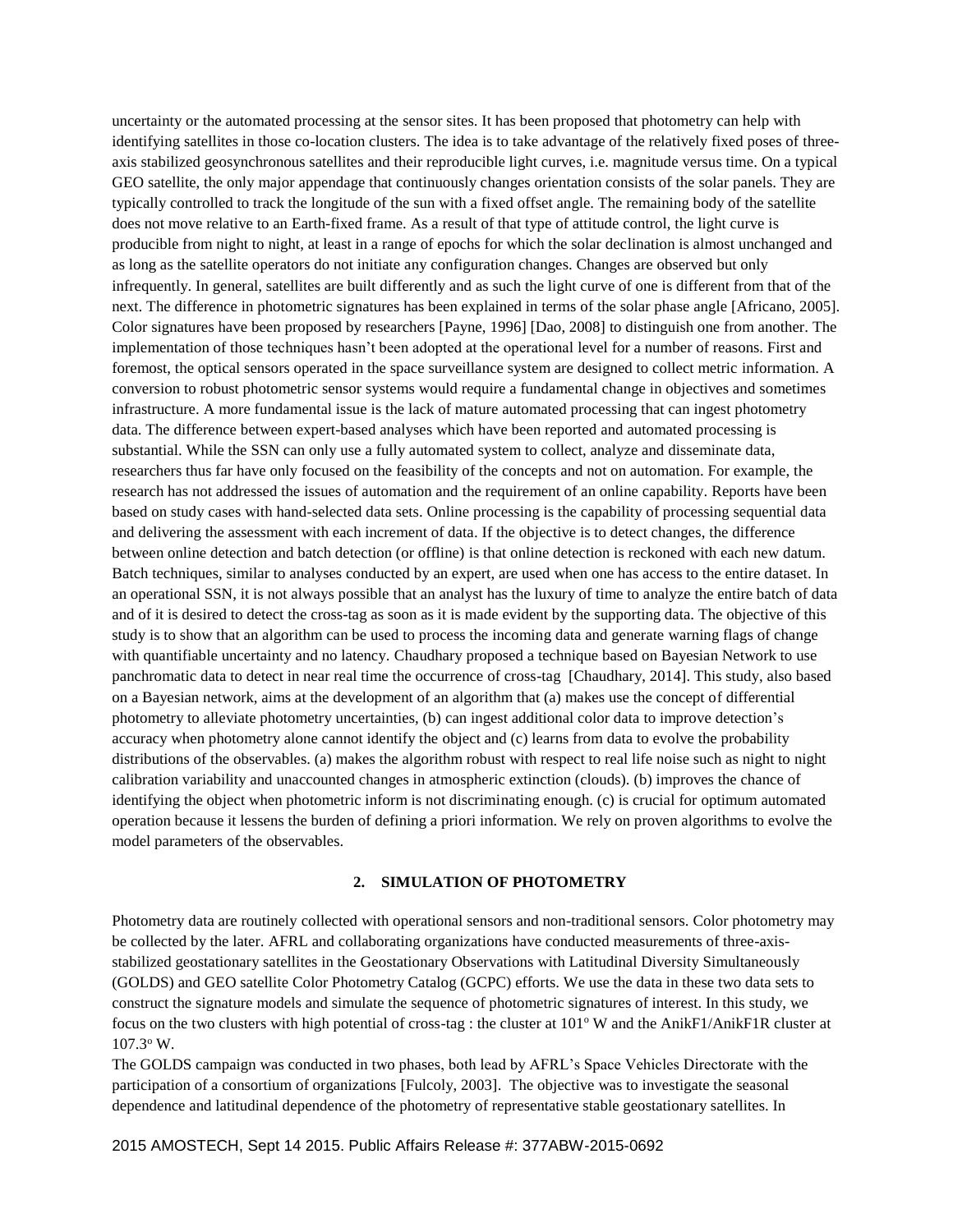GOLDS II, eight telescopes at five locations across the United States from northern Virginia to Maui (Figure 1) are used.

GCPC and GOLDS data share the same format and collection parameters. When combined, they provided us with a comprehensive catalog of high cadence light curves. The data for the  $101^\circ$  W and Anik cluster satellites are compiled to form a fidelity data set used to construct the signature models of the mentioned satellites. Because light curves change continuously as a function of day of year, we chose the appropriate range of epochs to ensure that the signature models are valid for a given epoch. We want to simulate the signatures of those satellites for a period of five to ten days from the selected epoch. It is expected that the models stay valid for that period of simulation. GCPC data is used to simulate the Anik F1 and Anik F1R satellites.



**Figure 1. Typical configuration of ground-based sensors participating in the GOLD campaign.**

The plots in Figure 2 show the light curves used as models for the satellites in the  $101^\circ$  W cluster: DTV4s (SSN) 26985), DTV8 (SSN 28659), DTV9s (SSN 29494) and SES1 (SSN 36516). The telescopes participating in the GOLDS campaigns operate with the Johnson R and Johnson B filters. These filters are also referred to as the Johnson-Cousins UBVRI system. As mentioned earlier we would like to test a technique developed for automated detection of change using open band photometry and open band with color augmentation. The JR brightness values are used instead of open band brightness when we do not have open band measurements. This substitution is justifiable because the JR band overlaps well with the convolved efficiency curve of the CCD detector and solar spectrum. For color photometry, we use the JB brightness. The choice of JB may not be optimum for differentiating satellites and should be investigated further with respected to on-line automated identification. Previous research by [Payne, 2002] shows that the JB and JR color indices can be used for differentiation when the analysis is conducted by analysts using entire light curves. This type of analysis, referred to in this paper as batch analysis relies on data of moderate to high cadence covering a wide range of solar phase angles. For on-line detection of change, we assume that those same filters can be used but that assumption needs to be validated and it is outside the scope of this study. The model light curves of Anik F1 (SSN 26624) and Anik F1R (SSN 28868) are shown in Figure 3. These models are based on the average light curves collected on those satellites and contained in the GCPC catalog.

# **1. HIDDEN MARKOV MODEL**

The proposed technique to calculate the probability of change or cross-tag is based on Bayesian network. The objective of the analysis is to estimate the probability that the identity of a given satellite was correctly labeled or correct orbital information was provided for it. To accomplish that objective, we use the technique of Hidden Markov Model (HMM) which is a common tool to model time-series data. A fundamental discussion of the theory is beyond the scope of this paper.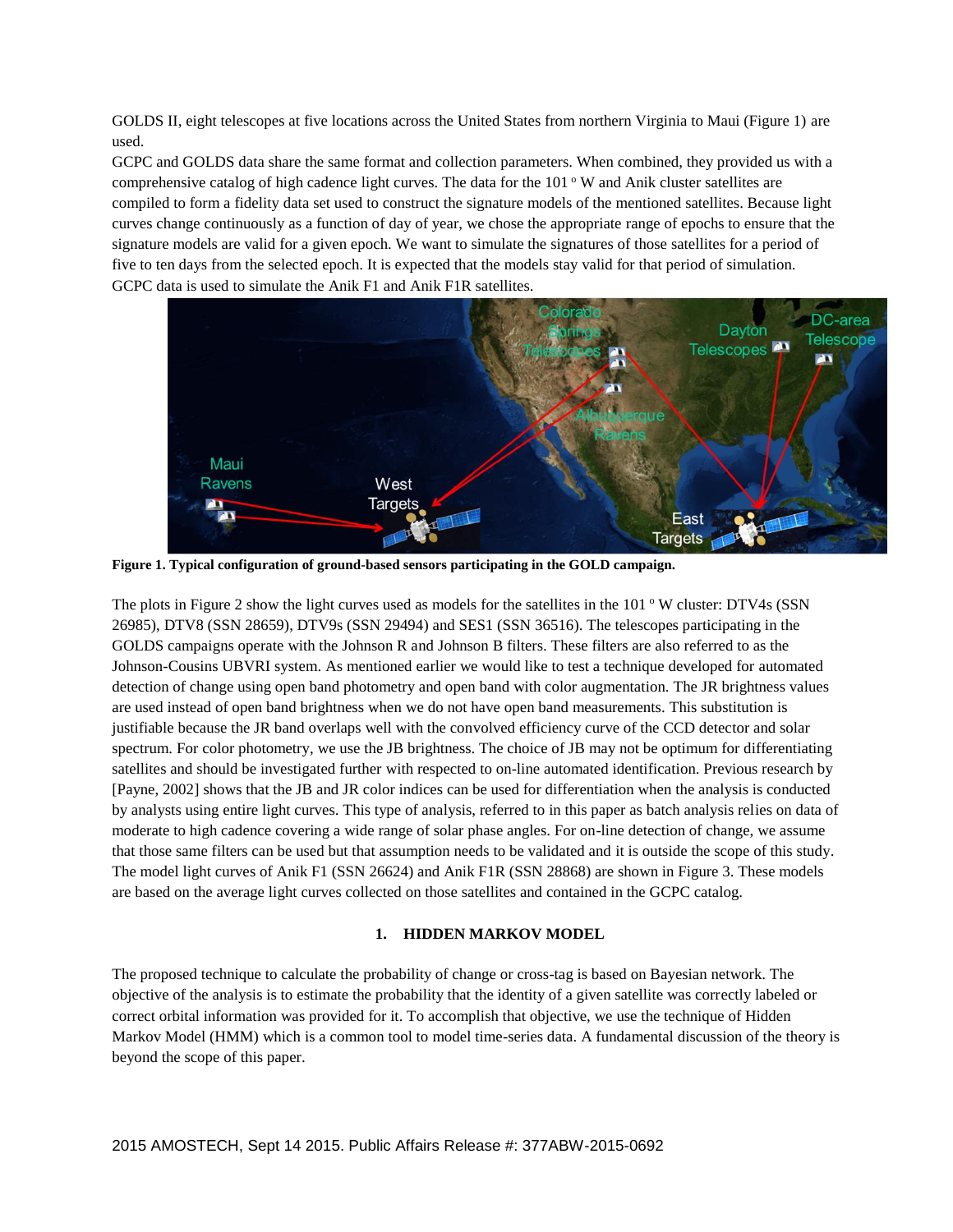

Figure 2. Panchromatic magnitude light curves for the four satellites in the 101 W  $^{\circ}$  cluster.



**Figure 3. JR and JB magnitudes or light curves for Anik F1 and Anik F1R.**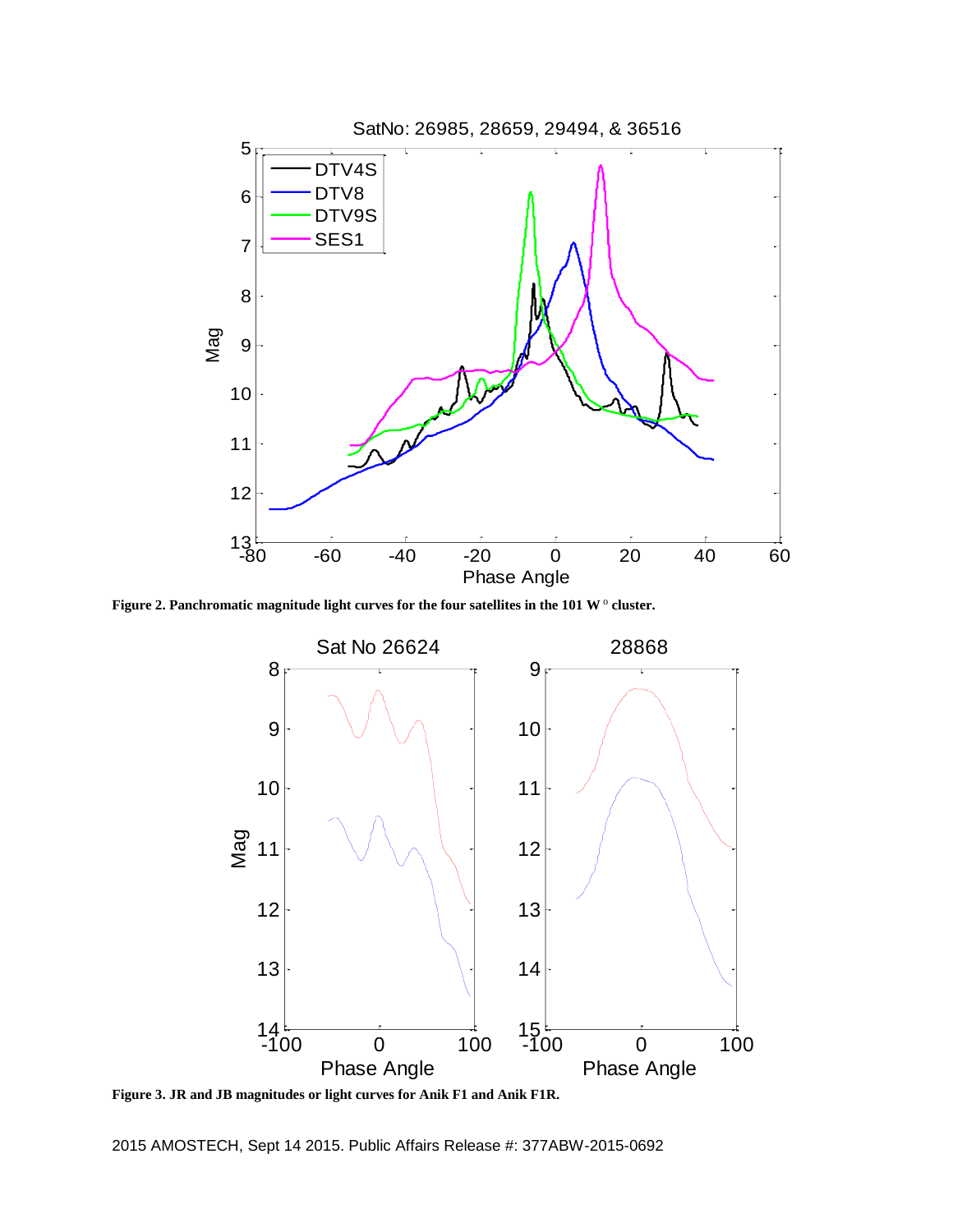The seminal paper by Rabiner [Rabiner, 1989] provides an excellent introduction. We chose to represent the dynamic HMM as a graphical model of the Bayesian network in Figure 4.



#### **Figure 4. Directed acyclic graph of a dynamic Hidden Markov Model.**

Ground-based sensors are used to collect photometric data on three-axis stabilized geostationary satellites. The observations *Ot*, derived from photometry, are sampled at more or less equally-spaced time intervals. Under those circumstances, time *t* can be replaced with an integer-value index. Each observation produces one or more observable variables which are derived from photometry and color (if available) data in manners that will be discussed and defined later. The observation at time  $t$  was determined by a process whose state  $S_t$  is hidden from the analyst. Furthermore, the hidden process is assumed to have the Markov property, meaning the current state  $S_t$ depends only on sate *St-1* and not on any states before *t-1.* That property allows us to represent the model as shown in Figure 4. The model encapsulates all statistical interdependencies between the variables and fundamentally determines the manner the dHMM calculates. In our analysis, the state S can have two discrete values: 1 if the satellite's label is correct and 2 if the label is incorrect, due to a change. The change could result from a cross-tag between two objects in the same cluster or an intrinsic signature change (e.g., solar panel reorientation). We use the dHMM is to estimate the hidden state based on the sequence of observables.

There are two approaches to statistics: frequentist and Bayesian statistics. We argue that the Bayesian framework is superior to the frequentist's approach in this problem because the technique begins with an initial (prior) knowledge of the dHMM and continuously revises the probability of the hypothesis using evidence contained in the data. In contrast, in the frequentist's view, the model's parameters are fixed and the data set is strictly viewed as a random sample. In the Bayesian's view, the data set is fixed and the parameters are variable. The ability for Bayesian inference to update prior probability and generate a posterior probability (and all estimates derived from it) is an important benefit. Applying the dynamic Hidden Markov Model on time series is straightforward and has been used for speech recognition [Baker, 1975] and many other fields.

In this study, the real-valued observables are modeled as having Gaussian conditional probability distributions (CPD). As shown later, the observables are not strictly Gaussian distributed but this violation of the assumption has not been harmful to the effectiveness of the technique. An HMM is a 5-tuple  $\lambda$  defined as in (2). N is the number of states which are generally hidden from the observers. For example, the true state of the satellite's tag is not known to the observer. It was provided in the orbital element set but from the observer's perspective, that information may be wrong. The observables are defined from measurements in a manner that emphasizes the difference between the different states. As discussed later, the definition of the observables is also tailored for specific identification of the hidden state. In this example, N is 2 for the two states: correct tagging and incorrect tagging (or cross-tag with respect to a given pair of satellites). We can also choose N to be 4 for the following states: 1=correct tagging, 2=cross-tag between 1 and 2, 3=cross-tag between 1 and 3, etc. We found that our technique is more efficient in resolving the cross-tags by calculating the belief ("probability") of cross-tag by inspecting one pair at a time  $(N=2)$ . For each set of measurements, we would then run the dHMM multiple times to analyze all possible cross-tags.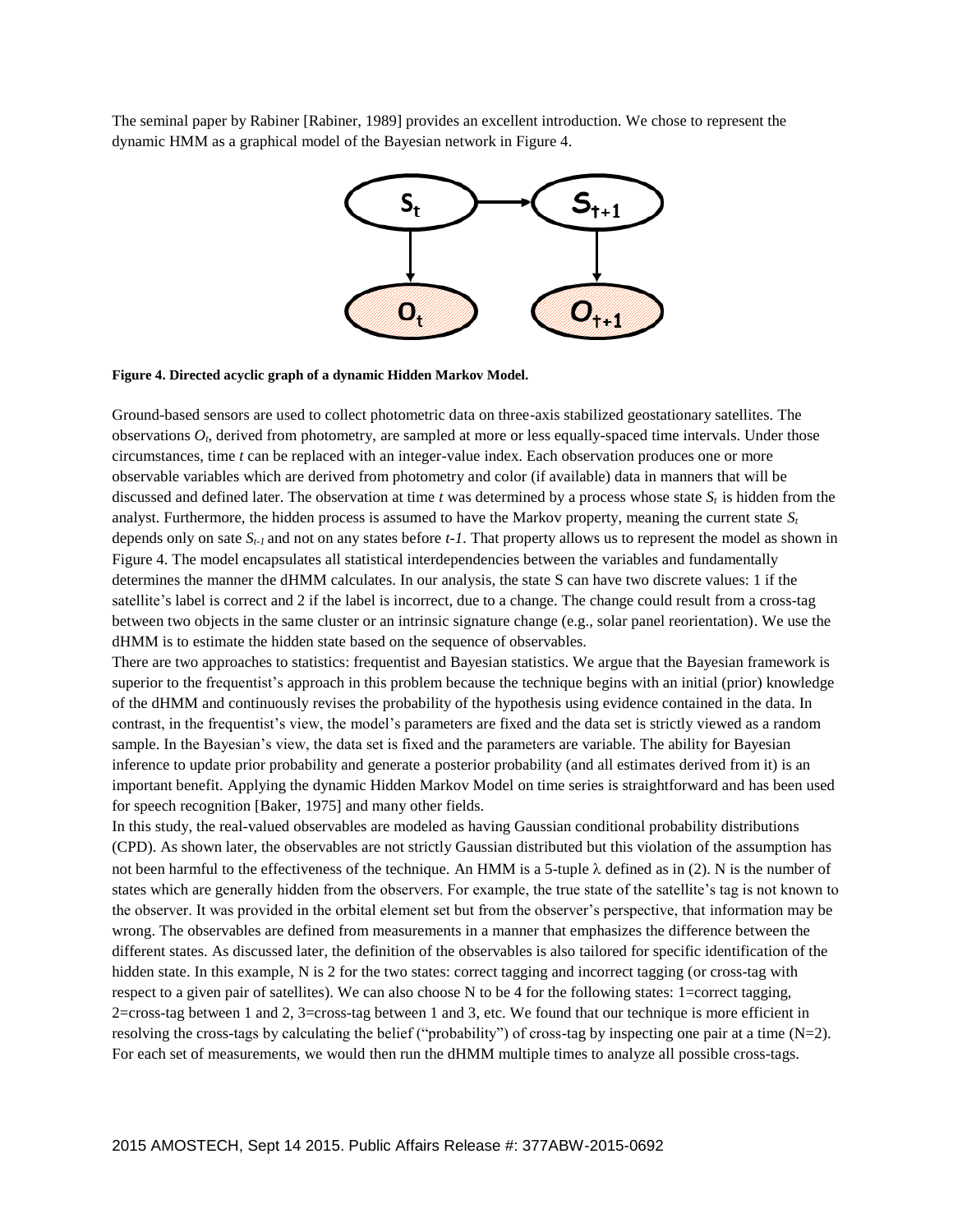$\lambda = \langle N, M, \{\pi_i\}, \{a_{ij}\}, \{b_i(k)\}\rangle$ *a* = *state transition probability*  $a_{ij} = P(q_{i+1} = S_j | q_i = S_i)$ *b* = *observation probability*  $b_{ik}(y,t) = P\left(O_{kt} = y \mid q_t = S_i\right)$  $\pi = \text{prior probability } \pi_i = P(q_i = S_i)$  $i, j = 1..N$   $k = 1..M$   $y \in \Re$ *M number of observables N* = number of states (hidden) (1)

The building of the dHHM consists of specifying the vector initial probability of the states  $\pi_i$ , the (*NxN*) matrix of transition probabilities  $a_{ij}$  and the *(NxM)* observation probability  $b_{ik}$ . The latter, sometimes referred to as output model, is the Gaussian CPD for each value of the hidden state. When an observable is a real-valued variable than can be approximated as a Gaussian distributed,  $b_{ik}$  can be defined as the matrices of mean and covariance.

Therefore, *b* is the (*NxMx2*) matrix { $\mu_k, \sigma_k$ }. Table 1 shows all the dHMM parameters initially assumed for the case described in Section 4 for the pair of DTV4s and DTV8 and the same values at the conclusion of the analysis at data point #100. Note at each time step, the Expectation Maximization algorithm is applied to iteratively find the maximum likelihood or maximum a posteriori (MAP) estimates of the parameters the probabilistic model  $\lambda$ . At each step, EM will update the model. The parameters learned from the data at the end of the analysis is shown in the table as learned parameters [Dempster, 1977]. Because the parameters evolve with further ingestion of data, the importance of the initial estimates gradually diminishes and eventually  $\lambda$  is dominated by data. In this study, that transition generally occurs at time step #10 approximately. The discussions on how to estimate the initial parameters will be given in Section 4.

|         | Initial transition |       |                  |                      |          |                         |                  |                  |       |                  |                  |
|---------|--------------------|-------|------------------|----------------------|----------|-------------------------|------------------|------------------|-------|------------------|------------------|
|         | probability        |       |                  | Initial mean         |          | Initial sigma           |                  |                  |       |                  |                  |
|         | $S=1$              | $S=2$ |                  | $S = 1$              | $S=2$    | $S = 1$                 |                  | $S=2$            |       |                  |                  |
|         |                    |       |                  |                      |          | Obs 1                   | Obs <sub>2</sub> | Obs <sub>3</sub> | Obs 1 | Obs <sub>2</sub> | Obs <sub>3</sub> |
| $S = 1$ | 0.950              | 0.050 | Obs 1            | 0.000                | $-0.290$ | 0.070                   | 0.000            | 0.000            | 1.905 | 0.000            | 0.000            |
| $S=2$   | 0.050              | 0.950 | Obs 2            | 0.000                | $-0.145$ | 0.000                   | 0.070            | 0.000            | 0.000 | 0.953            | 0.000            |
|         |                    |       | Obs <sub>3</sub> | 0.000                | $-0.145$ | 0.000                   | 0.000            | 0.070            | 0.000 | 0.000            | 0.953            |
|         |                    |       |                  |                      |          |                         |                  |                  |       |                  |                  |
|         | Learned transition |       |                  |                      |          |                         |                  |                  |       |                  |                  |
|         | probability        |       |                  | Learned mean (t=100) |          | Learned sigma $(t=100)$ |                  |                  |       |                  |                  |
| $S = 1$ | 0.900              | 0.100 | Obs 1            | 0.005                | $-0.515$ | 0.023                   | 0.006            | 0.006            | 4.571 | 2.273            | 2.289            |
| $S=2$   | 0.143              | 0.856 | Obs 2            | 0.016                | $-0.257$ | 0.006                   | 0.017            | 0.004            | 2.273 | 1.147            | 1.143            |
|         |                    |       | Obs <sub>3</sub> | 0.012                | $-0.272$ | 0.006                   | 0.004            | 0.016            | 2.289 | 1.143            | 1.163            |
|         |                    |       |                  |                      |          |                         |                  |                  |       |                  |                  |

### **Table 1. Probabilistic model parameters**

A Hidden Markov Model (HMM) is a probabilistic function of a Markov property. The term "hidden" indicates that the system is a doubly stochastic process where the state  $q_1^t = \{q_1, \dots, q_t\}$  of the Markov chain is not directly observed, but it is implicitly defined by a sequence  $o_1^t = \{o_1, \ldots \ldots, o_t\}$  of observables that do not necessarily have the Markov property. Given the state  $q_t$ , the distribution of  $o_t$  is independent of other variables,

$$
P(o_t | q_1^t, o_1^{t-1}) = P(o_t | q_t)
$$
 (2)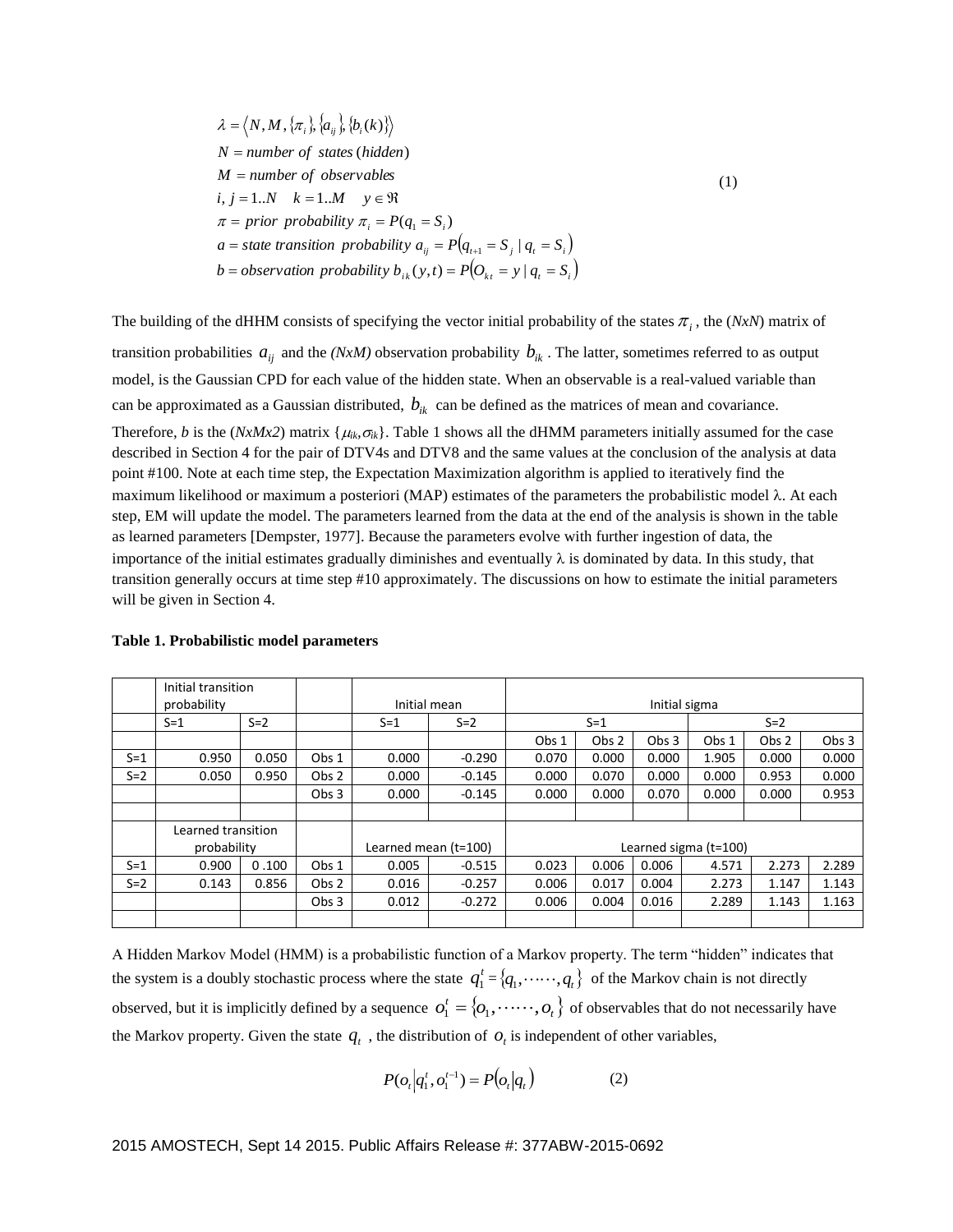Furthermore,  $o_t$  cannot affect  $q_t$  given the past.

$$
P(q_{t+1}|q_1^t, o_1^t) = P(q_{t+1}|q_t)
$$
\n(3)

One of the important tasks is to find the probability of a sequence of observations. The probability of the observed sequence, written as  $P(y_1^T)$  for all T steps, can be calculated by finding the joint probability of the observation sequence and the state sequence  $P(y_1^T, q_1^T)$  using conditional probabilities and the chain rule.

$$
P(o_i^T, q_i^T) = P(o_T, q_T | o_i^{T-1}, q_i^{T-1}) P(o_i^{T-1}, q_i^{T-1})
$$
  
\n
$$
= P(o_T | q_T, o_i^{T-1}, q_i^{T-1}) P(q_T | o_i^{T-1}, q_i^{T-1}) P(o_i^{T-1}, q_i^{T-1})
$$
  
\n
$$
= P(o_T | q_T) P(q_T | q_{T-1}) P(o_i^{T-1}, q_i^{T-1})
$$
  
\n
$$
= P(q_1) \prod_{t=2}^T P(q_t | q_{t-1}) \prod_{t=1}^T P(o_t | q_t)
$$
 (4)

where

[Bengio, 1999].

 $P(q_1)$  is the initial state probability distribution of *q* at time *t* 

 $P(q_t|q_{t-1})$  is the probability of *q* at time *t* given *q* at time *t*+1

 $P\left(o_t|q_t\right)$  is the emission or observation probability

We can get the desired probability by marginalizing (summing) over random variables

$$
q_{1,T} : P(o_1^T) = \sum_{q_{1,T}} P(o_1^T, q_1^T)
$$
 (5)

The direct approach of using (4) is computationally difficult since it has an exponential order of complexity,  $(2T-1)N^T$ . For an HMM with two hidden states and 100 time steps, the simplest case in this study, the number of calculations required to calculate the probability of an observed sequence is  $2.5 \times 10^{32}$ . Instead, we can calculate the joint probability using an alternative method called the forward-backward algorithm [Rabiner, 1989]. This multipass algorithm reduces the complexity of the computation. We are also interested in finding the most likely sequence of states  $q_1^T$  corresponding to a given sequence of observables  $o_1^T$ . The state posterior probability  $p_{q_i|o_1^T}$ is the probability of being in a certain state at time *t*, given the observation sequence. It can be expressed using the variables that we defined in the forward-backward calculations.

The probability  $P(q_t|o_1^T)$  is the product of forward-backward variables and normalized by the joint distribution of the observation sequences. The following equation is used to express it.

$$
P(q_t|o_1^T) = \frac{P(q_t, o_1^T)}{P(o_1^T)} = \frac{P(o_1'|q_t) P(q_t) P(o_{t+1}^T|q_t)}{P(o_1^T)} = \frac{P(o_1'|q_t) P(o_{t+1}^T|q_t)}{P(o_1^T)}
$$
(6)

Since  $P(q_t|o_t^T)$  is normalized by the joint distribution of the observation sequences, i.e.  $\sum P(q_t|o_t^T) = 1$ . The most likely state can be estimated by maximizing  $P(q_i|o_i^T)$  for a given  $q_i$ . The probability of a given state is called belief as in the literature of Bayesian Network. A belief close to 1 indicates a strong belief that the state is correct. To improve the accuracy of the HMM, we also learn from data to improve the parameters, however, the discussion of reevaluating the parameters is outside the scope of this paper. The reader can refer to this excellent reference article

Detection of cross-tags is typically performed using orbital metric information. The feasibility of photometric crosstag detection by expert-based analyses has been proposed by [Payne, 2002]. In [Chaudhary, 2013] an HMM technique based on a single observable has been proposed to detect a cross-tag between two objects. This study explores for the first time the use of multiple observables because  $o_1^T$  can be a sequence of vectors, observables based on color photometry and observables based on differential magnitudes. The color augmentation improves the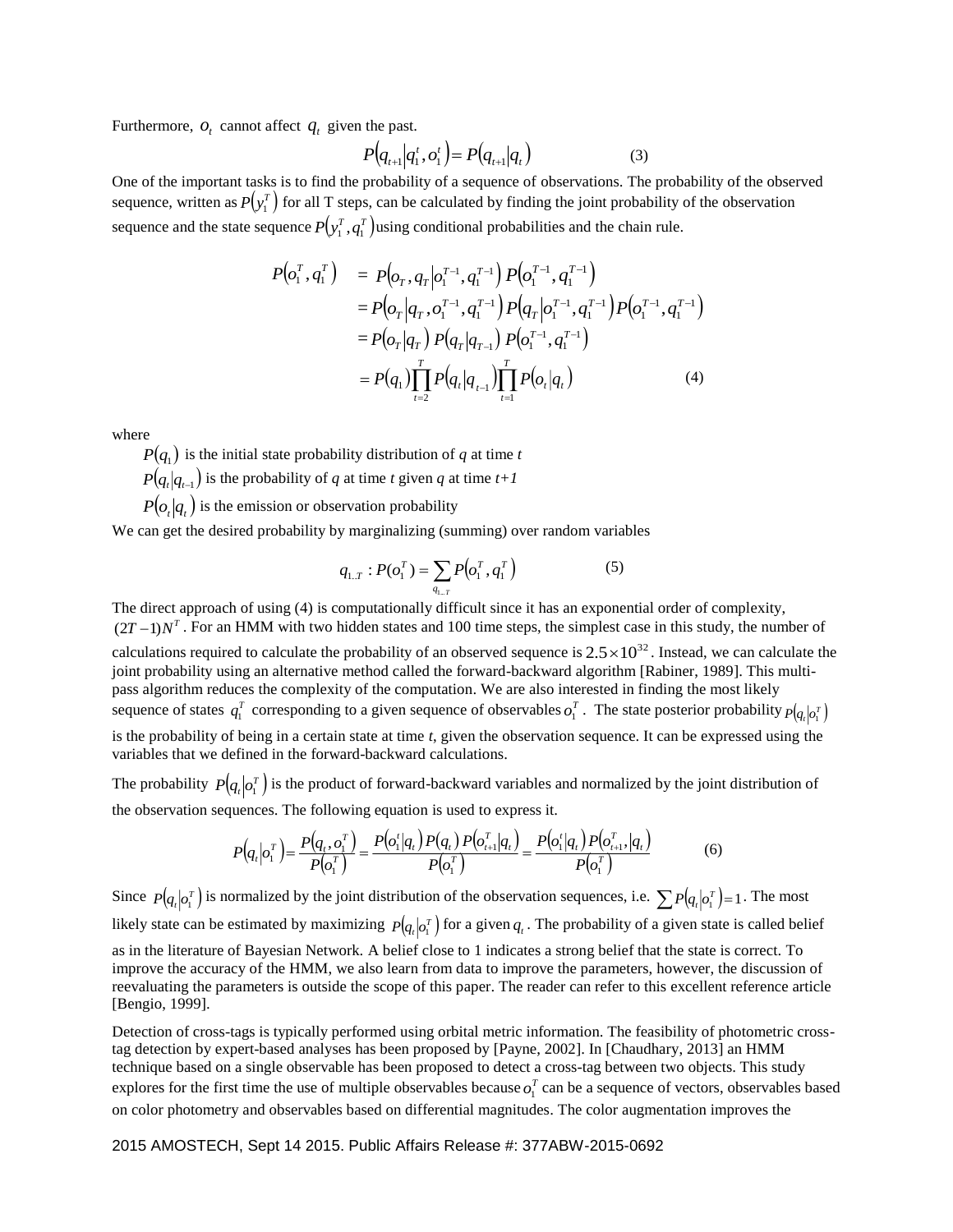effectiveness of the HMM whenever color photometry is available. A comparison between Bayesian belief and truth data will show the improvement. The last improvement is the use of differential magnitude to improve the robustness of the dHMM with respect to the contamination of real life noise such as the effects of aerosols and thin clouds.

#### **2. Panchromatic dHMM technique and results**

All optical sensors, operated with CCD array, can provide satellite photometry by integrating the signal in the pixels associated with it. Since the objective of this study is to investigate the detection of cross-tags, we only consider the case when all the co-located satellites in the cluster are measured in the same field of view. It is reasonably assumed that their photometric signals can be collected simultaneously. In this case, unless atmospheric extinction can vary at a scale less than the angular separation of the objects, typically tenths of a degree, it's reasonable to assume that the extinction is the same for all objects. This property of a common atmospheric extinction can be exploited to mitigate the uncertainty in measured magnitudes.



**Figure 5. Magnitudes of DTV8 and DTV9S. Both satellites are in the 101 W cluster.**

In Figure 5, the magnitudes of Direct TV8 (DTV8) and Direct TV9s (DTV9s), collected on 03-31-2015, between 6:00 and 10:00 UT, are shown as a function of time (UT). The night of 3-30 and morning of 3-31, there were scattered clouds in the area of Colorado Springs where the Yoder test site's telescope is located. The expected light curve is a modulating curve that peaks at 9:50 and varying between 12 and 13.4 in magnitude. The passage of clouds and increase in atmospheric extinction is marked by data gaps around 6:00-8:00 and 8:45-9:30 UT. In these gaps, the extinction is so high and the objects so dim that the signatures could not be recorded. At other times, the magnitudes were recorded albeit with extinction, corresponding to increases of magnitude of up to 3 (dimming). The affected data points are recognized in Figure 5 as those points that deviate from the expected light curve by as much as 3 magnitudes -downward in the plot. Of course, one cannot predict which points are affected by cloud extinction and therefore errors as large as 3 magnitudes are present in this collect. In contrast, careful photometric calibration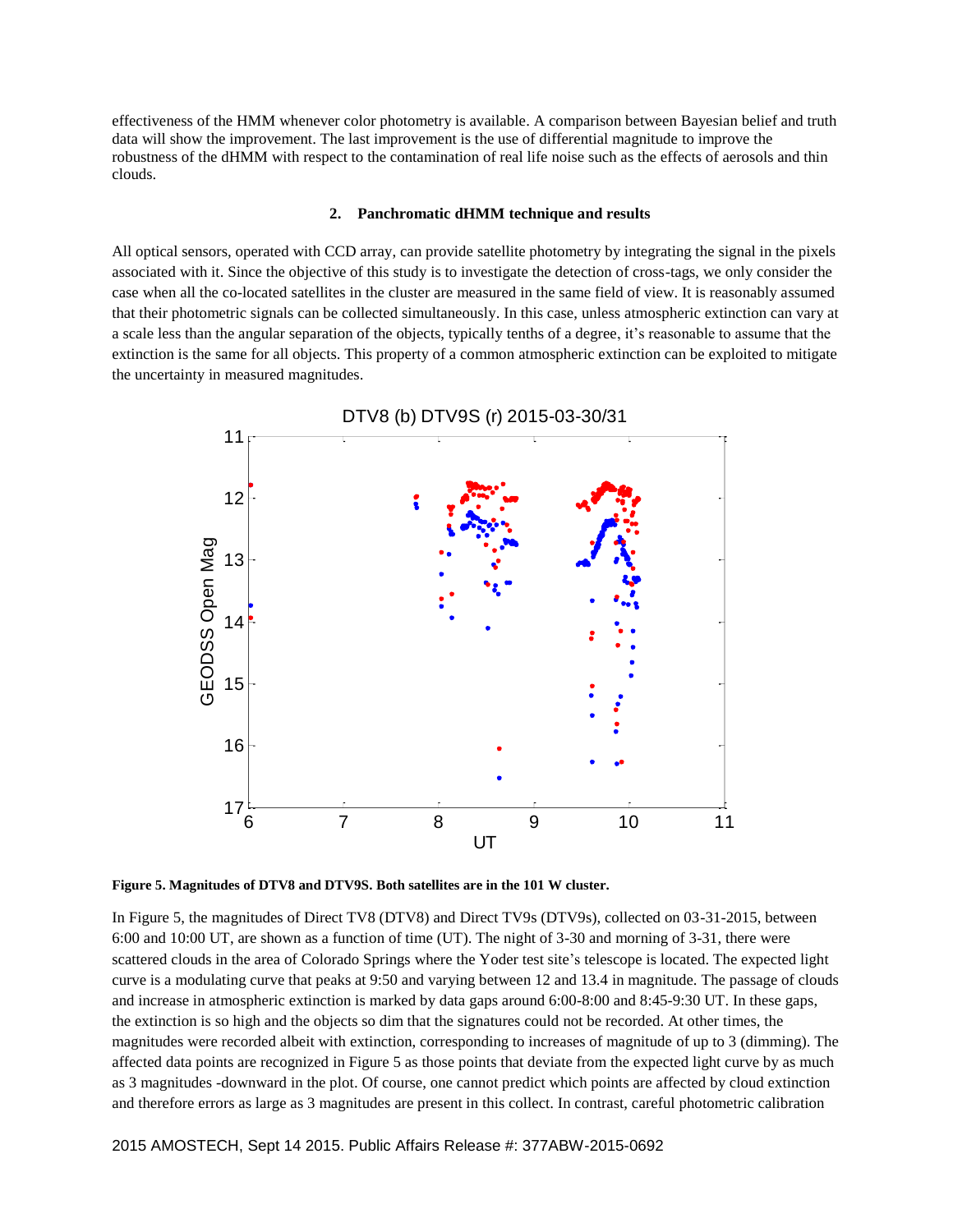in a cloudless night is claimed to produce magnitudes with standard error of 0.1 or better. However, in less ideal conditions, the error is dominated by actual atmospheric extinction effects. As noted earlier, while the object's magnitude is affected by clouds, the differential magnitude, defined as the difference between objects' magnitudes in the same field of view is not directly affected by atmospheric extinction. Of course, the extinction will reduce the SNR of each measurement of magnitude, reduce the differential magnitude's SNR and increase the signal-limited contribution to magnitude noise.



**Figure 6. Differential magnitude of DTV8 (relative to DTV9S). Both satellites are in the 101**<sup>o</sup> **W cluster.**

Figure 6 shows the differential magnitude of DTV8 (relative to DTV9s). The data points follow a noticeable downward trend from 7:40 to 8:40 and a peak at 9:50. The peak in differential magnitude is due the peak in the DTV8 light curve. The average deviation of the data points from the observed trend is about 0.05 magnitudes though there are a few data points as much as  $+/-0.3$  mag away from the trend. Those outliers could be due to the nonuniform distribution of cloud attenuators within the field of view. The 0.05 mag standard deviation is approximately 1.4 times the standard deviation of the magnitudes seen in Figure 5 when we consider only portions of the light curve not affected by clouds. The standard deviation of  $\sim 0.05$  is therefore identified as the noise of the differential magnitude. We concluded that the standard deviation of the differential magnitudes is  $\sim$  1.4 times that of the cloudless magnitudes and much smaller than noise due to clouds. The question that remains to be answered is how can we use the differential magnitude for cross-tag detection.

Without loss of generality, we use the specific case of the  $101^\circ$  W cluster. Referring to the magnitudes of co-located satellites as  $m_i$ , with  $i=1..4$ , the observables as  $o_j$ ,  $j=1..3$ , the definitions are as followed.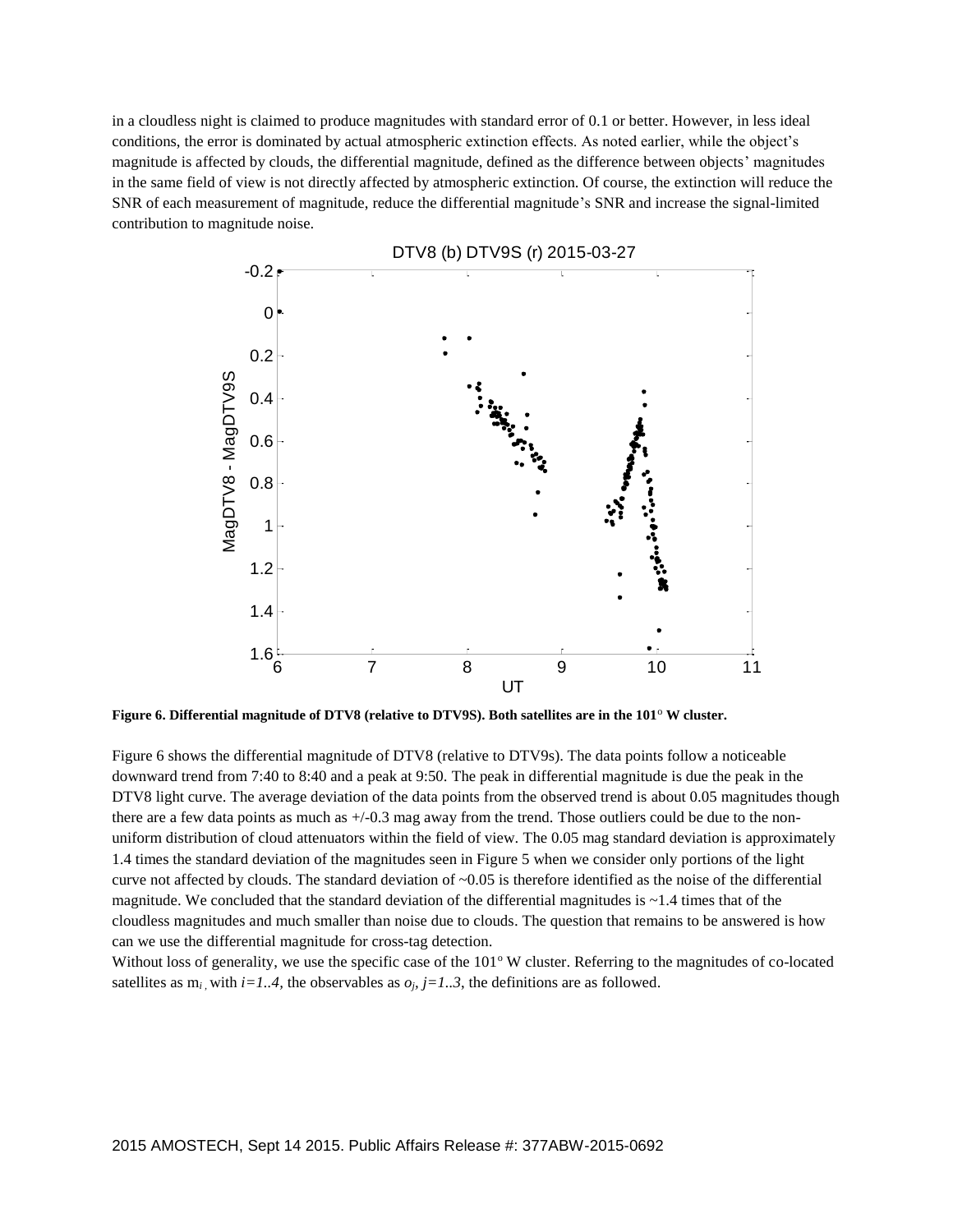$$
o_1 \equiv m_1 - m_2 - \hat{m}_1 + \hat{m}_2 = \begin{cases} \varepsilon_1 - \varepsilon_2 & (No\ crosstag) \\ m_2 - m_1 - \hat{m}_1 + \hat{m}_2(1 \leftrightarrow 2\ crosstag) \end{cases} \rightarrow \begin{cases} \mu_{11} \approx 0 & \sigma_{11} \approx \sqrt{2}\varepsilon \\ \mu_{12} \approx 2 \cdot mean(m_2 - m_1) \end{cases}
$$
  
\n
$$
o_2 \equiv m_1 - m_3 - \hat{m}_1 + \hat{m}_3 = \begin{cases} \varepsilon_1 - \varepsilon_3 & (No\ crosstag) \\ m_2 - m_3 - \hat{m}_1 + \hat{m}_3(1 \leftrightarrow 2\ crosstag) \end{cases} \rightarrow \begin{cases} \mu_{21} \approx 0 & \sigma_{21} \approx \sqrt{2}\varepsilon \\ \mu_{22} \approx mean(m_2 - m_1) \end{cases}
$$
  
\n
$$
o_3 \equiv m_1 - m_4 - \hat{m}_1 + \hat{m}_4 = \begin{cases} \varepsilon_1 - \varepsilon_3 & (No\ crosstag) \\ m_2 - m_4 - \hat{m}_1 + \hat{m}_4(1 \leftrightarrow 2\ crosstag) \end{cases} \rightarrow \begin{cases} \mu_{31} \approx 0 & \sigma_{31} \approx \sqrt{2}\varepsilon \\ \mu_{32} \approx mean(m_2 - m_1) \end{cases}
$$

 $\sigma$  = cov *matrix of observables mean of observable std deviation of zero meaned noise <sup>m</sup> ected value of magnitude <sup>m</sup>* ˆ exp

The definition of the observables and estimates of their means and covariances are provided in Equation 7. Note that the HMM observables, defined from measured quantities, may not be direct measurements but quantities derived from measurement. The values of the observables are shown for the case  $S=1$  (correct tag) and  $S=2$  (satellite 1 is cross-tagged with 2) in the middle bracket. In the rightmost brackets, the expected mean and covariance of the observables are estimated. The expected value of the mean of the differential magnitude *m2-m1*, are estimated from the empirical light curves. These means and covariances are used as the initial prior CPDs for the corresponding values of the hidden state. For brevity, the expressions of the covariance for S=2 are left out of the equation. It can also be calculated using the empirical light curves. While the initial CPDs are required to start the dynamic HMM, new data will gradually overcome a priori information. Most conventional data fusion algorithms have probabilistic models as a key component. The use of all three observables to infer the Bayesian belief (equivalent to probability) of each the two hidden states is also known as Bayesian data fusion. By including all relevant observables, we unify the statistical analyses of the observables. The relation between the hidden state and the observables is automatically considered. The particular choices of observables are crucial to the effectiveness of the dHMM in calculating crosstag belief. The expression of the observables, as shown in Equation 7, warrants that all three observables will have a zero mean for S=1 and finite mean for S=2. The choice results in a strong distinction between a correct tag and an incorrect tag. With this mode of operation, the cross-tag is only considered between satellite 1 and 2. To estimate the belief of all cross-tags, the dHMM is run multiples times to cover all permutations of satellite 1 and 2. Satellite 1 can be any of the 4 possible satellites. Satellite 2 can be any of the three remaining satellites. Other modes of operation require the number of hidden states to be larger than two so one can infer the identity of the cross-tag partner without running the algorithms multiple times. A comparison of the many approaches will not be discussed. In this test, the sensors provide panchromatic or broadband magnitudes. It is assumed that each time step, all four magnitudes are collected and analyzed instantaneously. For each satellite, the panchromatic dHMM is used to estimate the belief of correct tagging and cross-tagging with each of the other satellites. As mentioned, the dHMM we described has two hidden discrete states and three continuous-valued observables. It can be run in multiplex to provide the belief of crosstag with each of the three other satellites. The test consists of running the dHHM in two modes: inference and learning. The algorithms used in this study are derived from the Hidden Markov Model Toolbox made available by [Murphy].

The test data set is simulated using the empirical signature models described in Section 2 and shown in Figure 2 and 3. The cadence of the simulated data collection assumes 20 photometric measurements per night, and a total of five nights. The exact times of each measurement are dithered to simulate the fact that operational sensors have to negotiate tasking conflicts and cannot honor the observation requests at exact times. The effect of this randomness results in a distribution of longitudinal phase angles as shown in Figure 7. The tests were also conducted with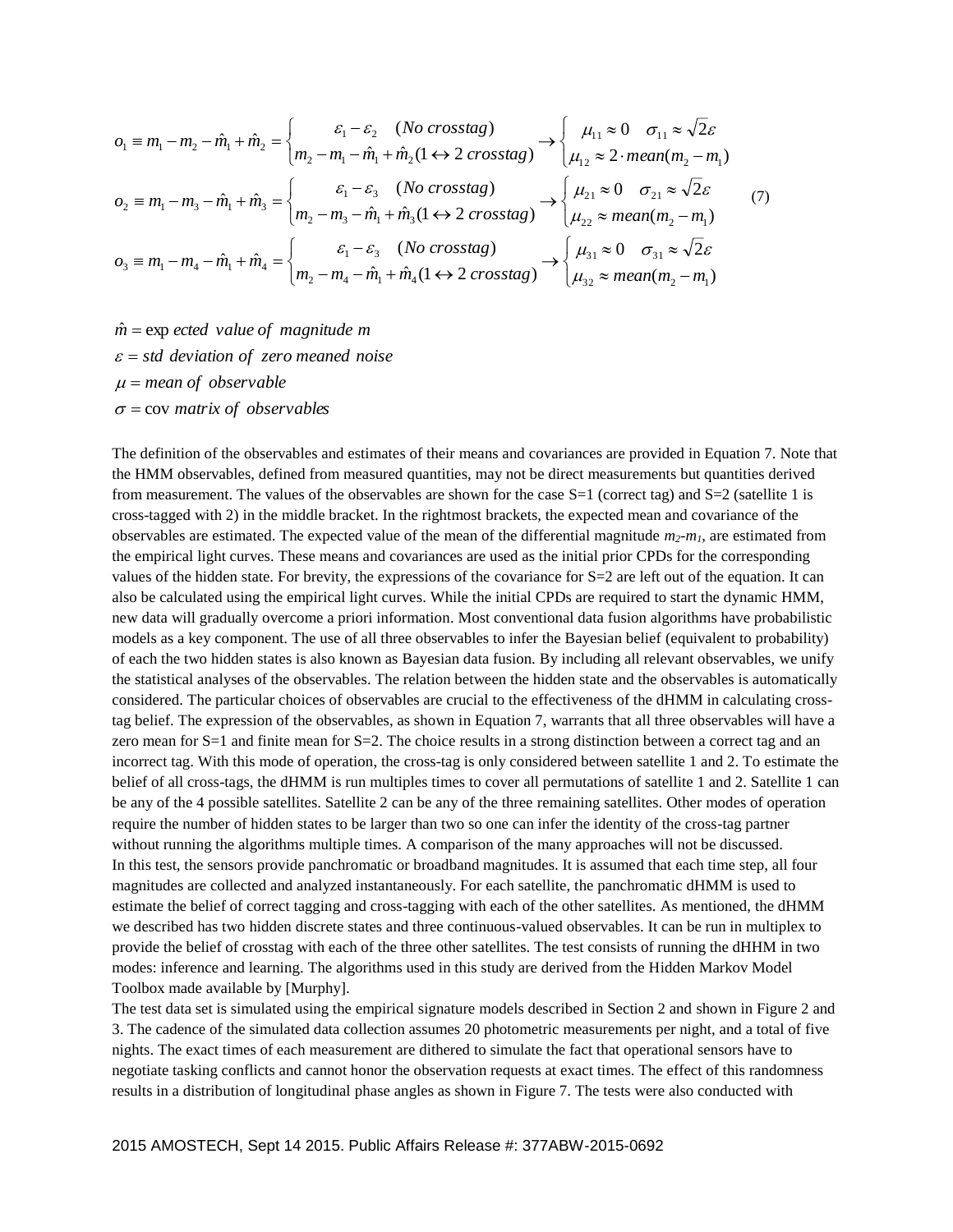cadence varying from 5 measurements per night to 100 measurements per night. While those results will not be reported, we did not see any systematic trends in the performance of the dHMM.



**Figure 7. Histogram of solar phase angles of the satellite during the simulated data campaign.**

The apparent visual magnitude  $m_{app}$  of a satellite is calculated as follows.

$$
m_{app}(v) = M_{sun}(v) - 2.5 \log \left( \frac{F_{app}(v)}{F_{sun}(v)} \right)
$$
 (8)

The variable  $v$  is the band of the sensor.  $M_{sun}$  is the Sun's magnitude.  $F_{app}$  is the flux of the space object and  $F_{sun}$  is the solar flux. The expression of the normalized magnitude  $M_{abs}$  is given by the following expression.

$$
M_{abs}(v) = m_{app}(v) - 5.0 \log \left(\frac{R}{R_0}\right) - 5.0 \log \left(\frac{R_{sun}}{R_{sun}(1 AU)}\right)
$$
(9)

 $R_{sun}$  is the distance to the Sun, R the distance to the GEO object, and  $R_0$  a standard distance for the GEO belt. The last term on the right hand side can be neglected.

When clouds and aerosols are present, the extinction in the object's line of sight may be different from that of the calibration stars. Typically, the stars are measured at a time when the atmosphere is clear and the space objects may be observed with thin clouds in the line of sight. In this scenario, the apparent magnitude is dimmer than the true value. However, if all the co-located objects in the cluster are obscured by the same layer of cloud, the magnitude of each object is increased by the same amount. As a result, the measured differential magnitude is much less affected by cloud's obscuration. In the test data, the atmosphere contains clouds in 20% of the observation time. The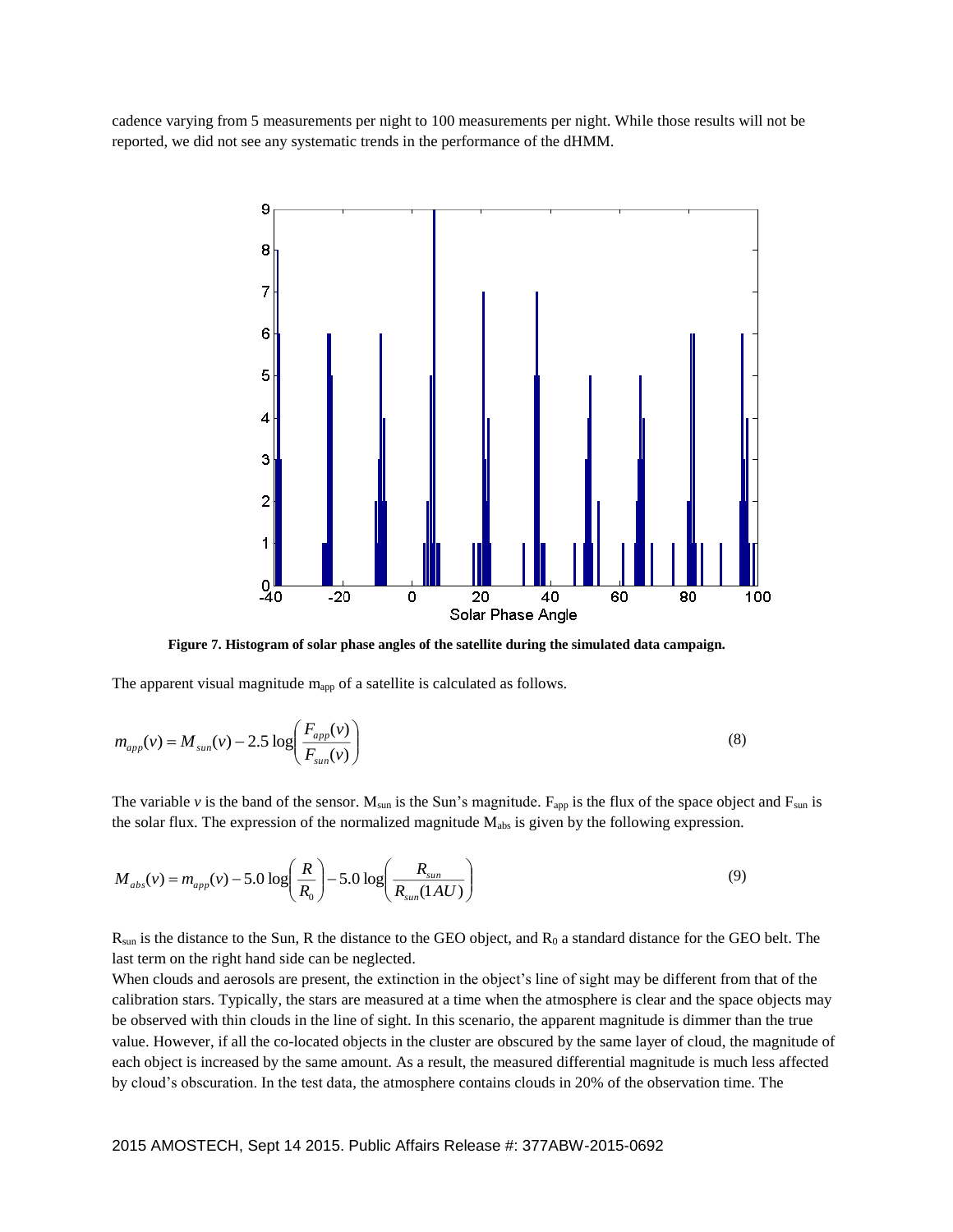attenuation of the clouds is selected randomly. Using those conditions, the sim-measured magnitudes of DTV4s (satno. 26985) and DTV8 (satno. 28659) are as shown in Fig. 8.



SatNo 26985 vs 28659

**Figure 8. Simulated magnitudes for DTV4S (Satno. 26985) and DTV8 (Satno. 28659). Because of random noise introduced to mimic the effects of sensor and atmospheric extinction noise, it is difficult to distinguish the sequences.**

Notice the effect of the intrinsic 0.1 standard deviation due to measurement noise and the presence of many data points that are much dimmer than the empirical light curve. For those points, the deviations can be as much as 3 magnitudes dimmer. The plot in Figure 8 shows magnitude as a function of the observation time index (not time) so it appears as if data is collected continuously. In reality, the groups of measurements (20) are separated by gaps of approximately 12 hours, when observation is interrupted because of the daytime solar background. Figure 9 (upper panel) shows the sequence of measured magnitudes associated with satno. 26985. A cross tag with satno. 28659 was introduced in the second night of the simulation window, or data point #32. The cross tag was removed later and the magnitude of the correctly tagged magnitude is shown at data point #78. The Expectation-Maximization algorithm [Dempster, 1977] was used to estimate of the parameters of the statistical models, as defined in Equation (1). The belief of correct tagging is calculated after the EM step. The green points represent the Bayesian belief that the hidden state is 1 or the tag is correct. Setting a threshold at 50%, meaning a belief less than 0.5 indicates a cross-tag between the two satellites, results in an on-line prediction which is 97% accurate for this particular sequence of measurements and cross-tag scenario. We proceed to repeat the run by assigning each satellite of the cluster to the place of satellite 1 and each of the remaining three to the place of satellite 2. This technique of running multiple pairs of satellites is used and reported in this paper but there are other configurations are also applicable. For example, the dHMM can be set up to detect the identities of the cross tag partners in a single iteration by increasing the number of hidden states.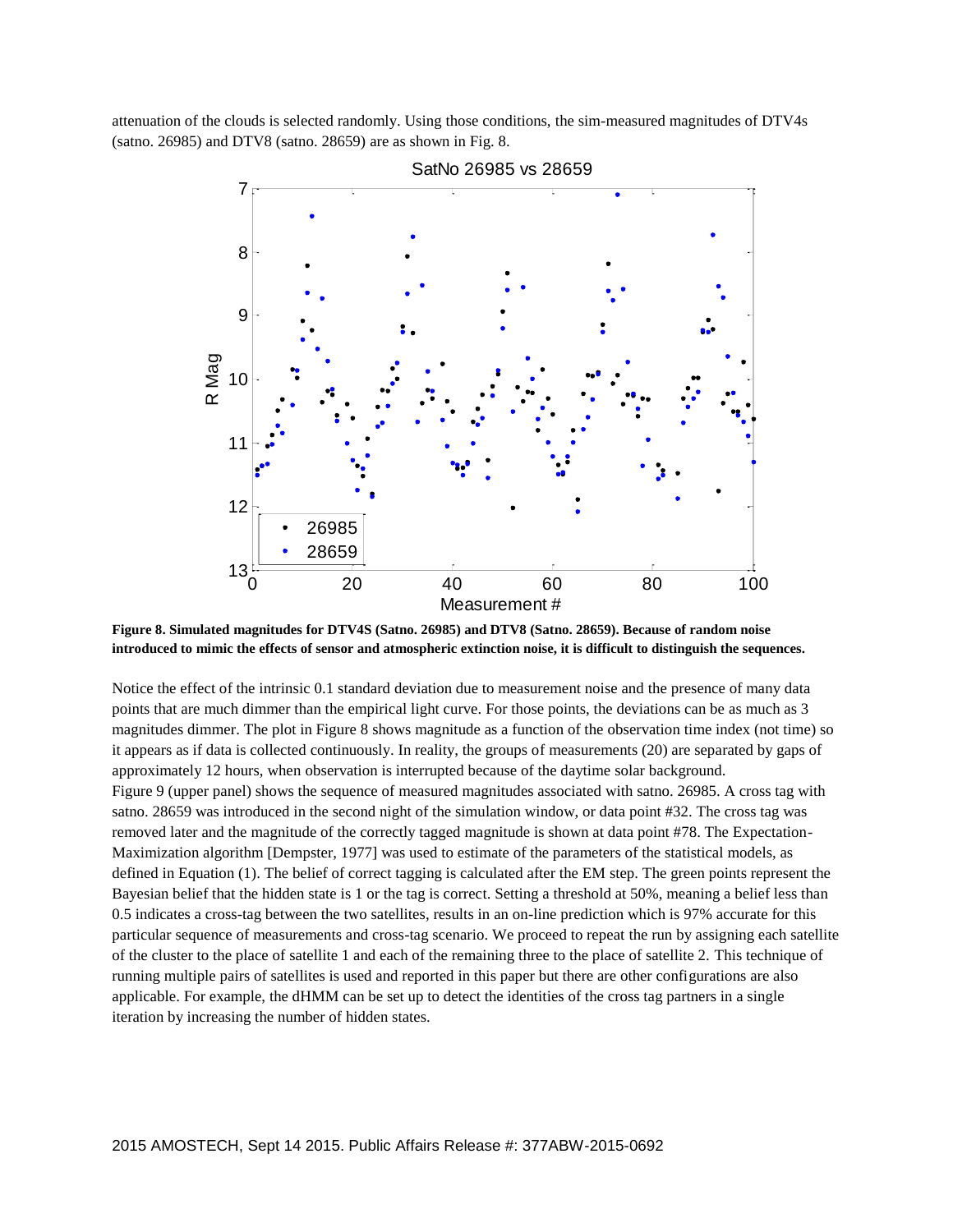

**Figure 9. On-line belief of the correct-tag states for the entire simulated window, with respect to cross-tagging between DTV4S (Satno. 26985) and DTV8 (Satno. 28659). The cross-tag was introduced at the time step marked by the left vertical line in the upper panel. The cross-tag was removed at the step marked by the second vertical line. The accuracy of the belief is specific for this run and have a different in the next run because noise is introduced stochastically.** 

We also found that using the two-state hidden node is most effective in detecting the correct tag state. The results of such a run are outside the scope of this paper. Figure 10 shows the accuracies of cross-tag detection for all possible combinations of cross-tag partners. The dHMM reveals the true state of the tag through the value of the belief of correct tage. As the equivalent of probability, a belief of 1 indicates that the tag is very likely to be correct (no crosstag). A belief of 0 means that it very likely that object 1 and 2 are cross-tagged. By using an arbitrary threshold (e.g., 0.5), one can assign a value to the hidden state. When the belief is neither near 0 or 1, the assignment does not have high confidence. Since we know the true state of the node at time step, a comparison of the inferred state with the truth can be used to calculate the success or accuracy of dHMM during the entire window of simulation. Note that using a single threshold of 0.5 forces the dHMM to provide an answer at each step. One can choose two distinct thresholds to improve the confidence of the assignment. However, in doing so, the dHMM may not be able to assign a state at each step. This strategy may turn out to be most useful because the dHMM may not be required to provide an assignment unless it has a reliable answer. That trade-off is not considered in this study. Using the single threshold assignment strategy, we can estimate the accuracies of all assignments as in Fig. 10. It's worth noticing that the accuracy is lowest for the pair of DTV4S (26985) and DTV9S (29494). The low accuracy can be explained by the light curves shown in Figure 2. Of the four satellites, DTV4S and DTV9S' light curves are closest in magnitude. At many times or phase angles, their light curves are indistinguishable especially if one has to consider the measurement noise. Including all combinations of crosstags, the average accuracy is 92.6%. The caveat is the simulation is performed for a particular scenario of cross-tag. We did not simulate different scenarios of cross-tags by varying the times when the satellites become cross-tagged. It was mentioned that the most optimum mode of operation is to hold off the tag assignment until the belief is very close to 1 or 0 so we don't have to assign when the indicator is not clear cut. Another mode of operation which is also relevant: running the dHMM in batch mode and providing tag assignments at the end of the night collect. Any delayed reckoning of the tags would result in more accurate assignment.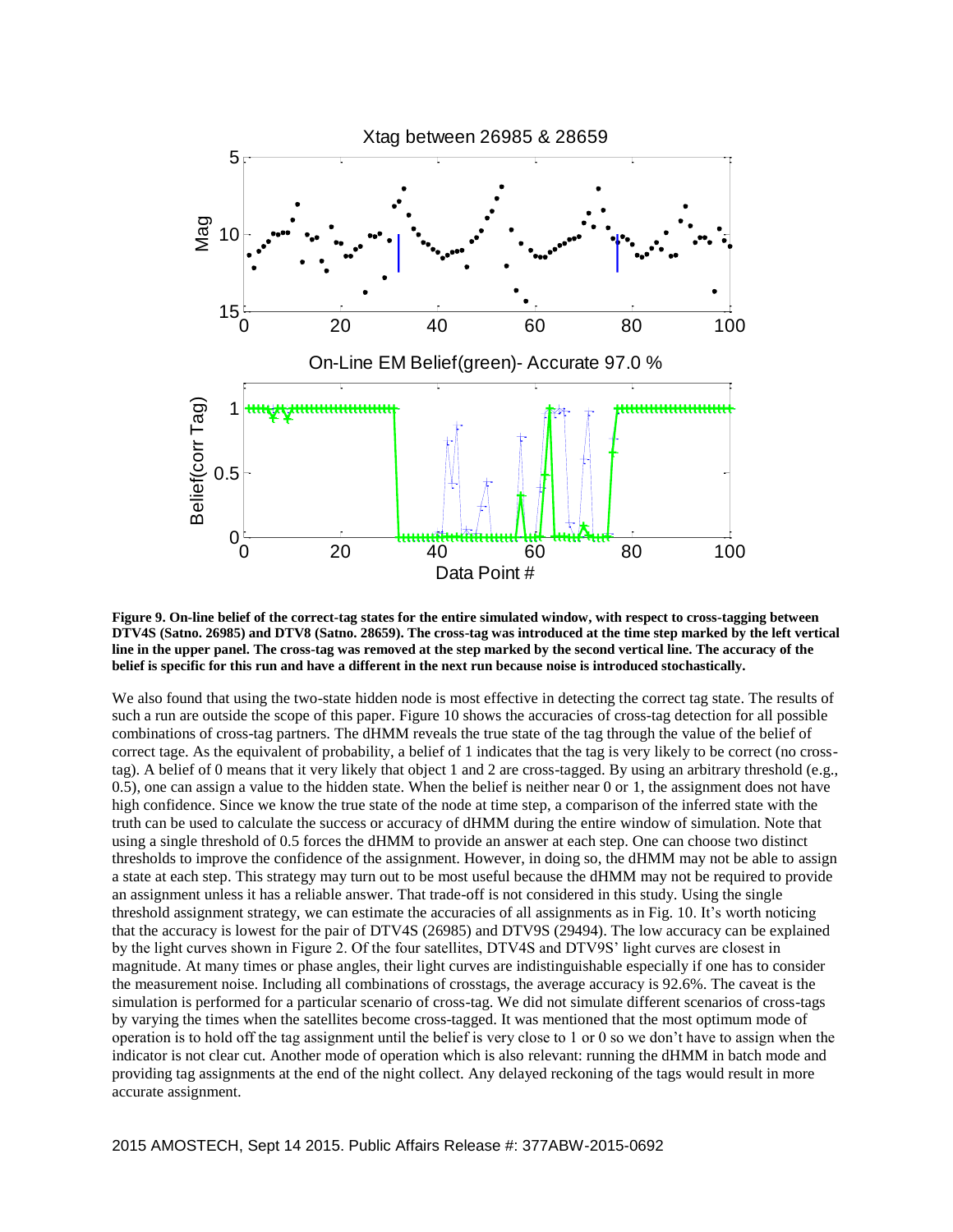

**Figure 10. Summary of accuracy of the on-line of cross-tag detection with respect to all the possible pairs of satellites in the cluster.**

### **3. Color dHMM technique: Cross-tag and Solar Panel's Reorientation**

With available color photometry, the dHMM can be restructured to accommodate the additional observables. The empirical light curves as shown in Figure 3 are used to simulated 20 nights of measurements. Five magnitudes are acquired each night in the open band and five in the Johnson Blue band. We use the Johnson Red magnitude in the database in lieu of the open band when the later is not available. The magnitudes in those two bands track each other well based on our experience. Additional information always improves the accuracy of the tag assignment by making the belief closer to 1 (or 0). The results of running the dHMM on Anik F1 and Anik F1R satellites are shown in Fig. 11 and 12.

Anik F1 and Anik F1R are co-located in the 107°W cluster and often cross-tagged. The conducted test investigates the benefit of having color photometry. The accuracies of the tag assignment are perfect (100%) with the belief being exactly 1 or 0 when the analysis is done in batch mode. In on-line mode, the belief in the window where crosstag occurs and the belief should be zero is non-zero at three different time steps. The non-zero values of belief are however quite small and the tag could be correctly assigned. The non-zero value of the belief indicates a lesser level of confidence in the negative state.

To test the ability to detect configuration change, we use the scenario of DTV9S reorienting its solar panel. The GCPC database recorded the light curve before and after such a change, on day 27 and day 30, 2011. The two light curves, shown in Figure 13, are only different in the range of phase angles from -27 to -12 deg. The signature change in that range can be attributed to a reorientation of the solar panel.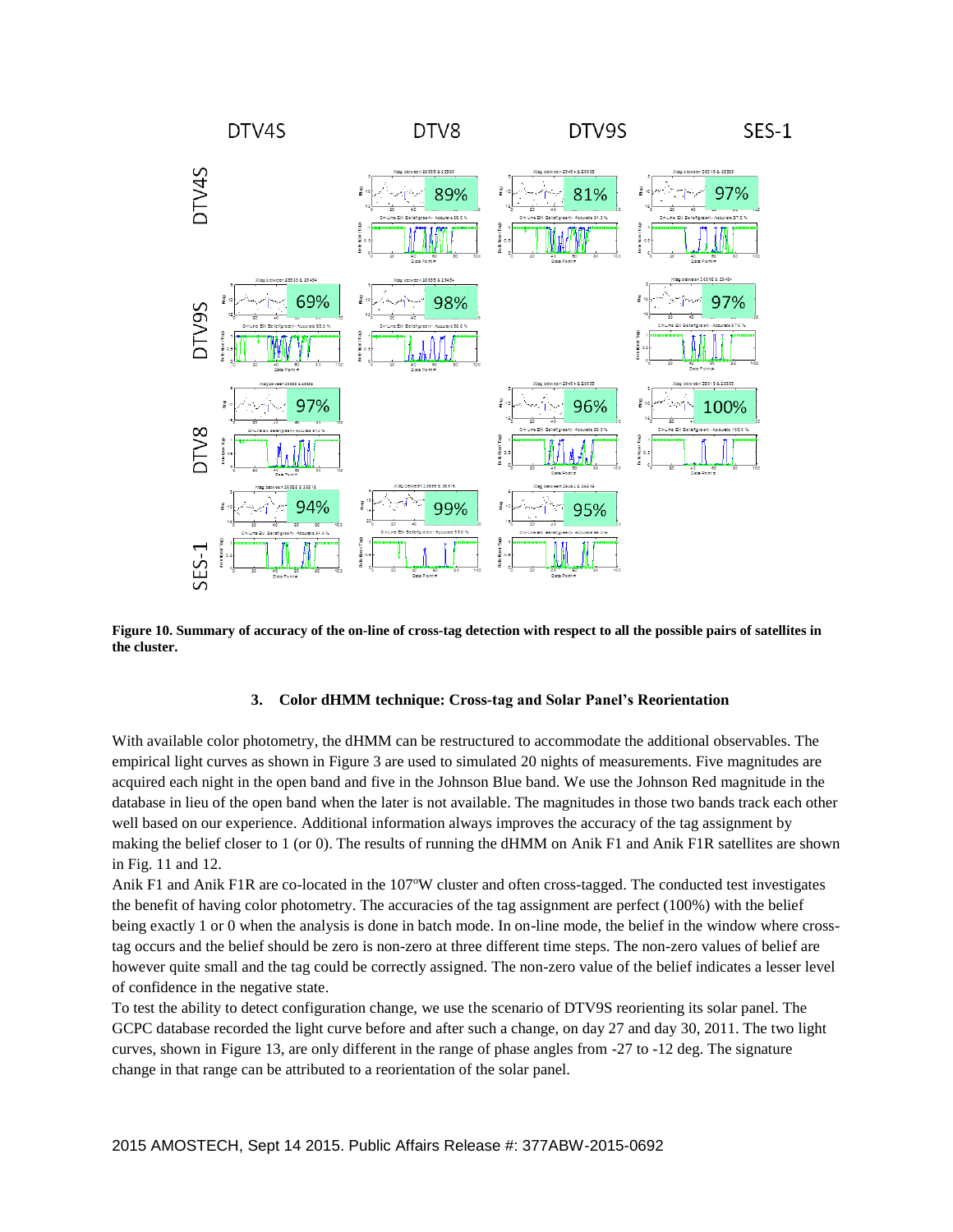

**Figure 11. Batch belief of the correct-tag states for the entire simulated window for Anik F1 and Anik F1R . The cross-tag was introduced at the time step marked by the left vertical line in the upper panel. The cross-tag was removed at the step marked by the second vertical line. Batch estimates are perfectly accurate with high confidence levels as shown by the values pinned at 0 and 1.**



**Figure 12. On-line belief of the correct-tag states for the entire simulated window for Anik F1 and Anik F1R . The crosstag was introduced at the time step marked by the left vertical line in the upper panel. The cross-tag was removed at the step marked by the second vertical line.**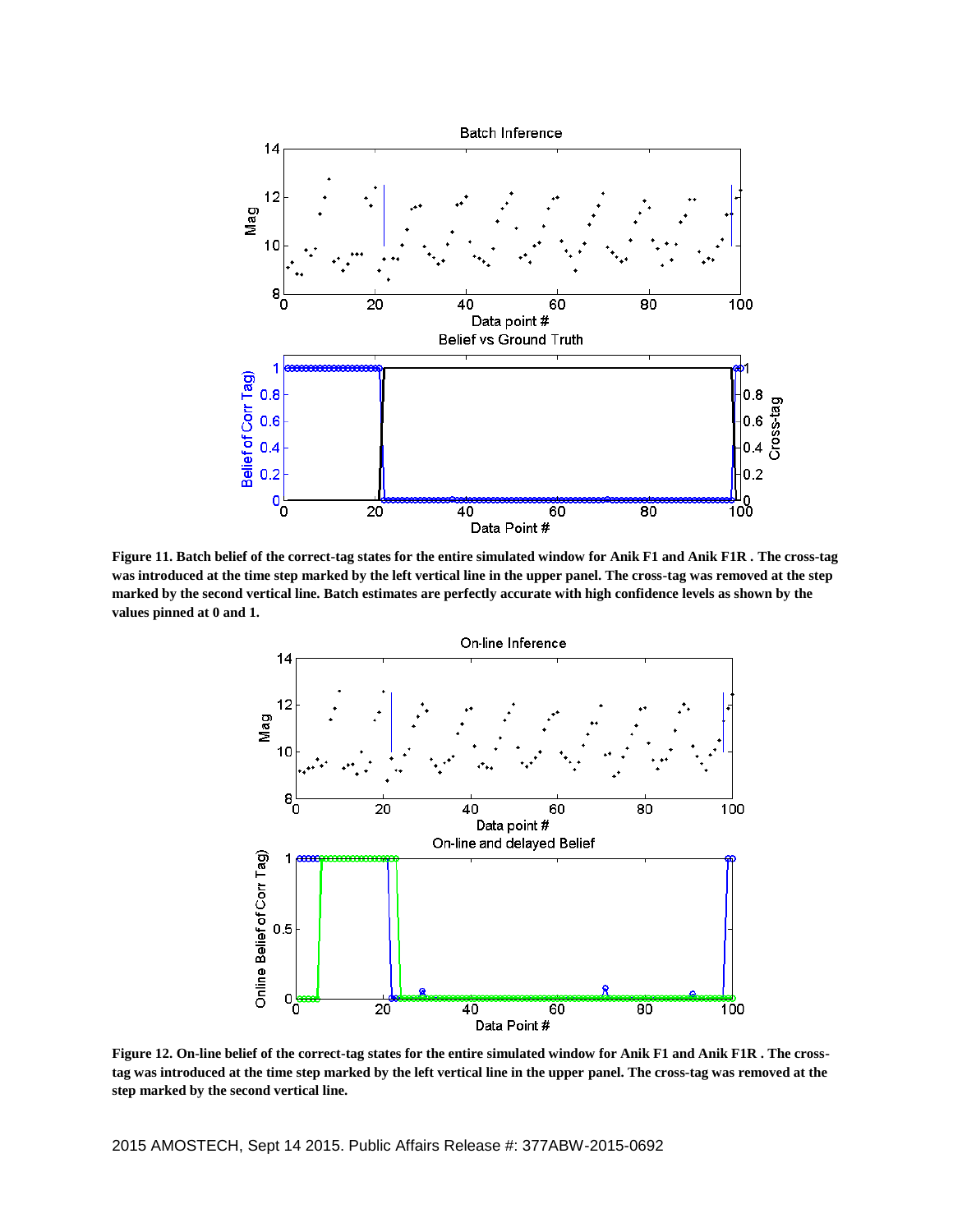Changes such as the one observed with DTV9S, day 27 to day 30, are often observed and on occasions the explanation of solar panel reorientation has been validated by the satellite's operator. For a solar panel that pivots about a North-South axis, the longitude of its normal vector can be aligned with the direction of the Sun for maximum incident solar power. The satellite's operator has the option of steering the panel's normal away from the solar longitude. The amount of steering is called the offset angle. It is customary to have a constant offset angle for a long period. That is the reason for the light curve to be stationary from night to night. The observed light curves are therefore used to simulate a change in solar panel's offset angle. There are 100 sets of photometric data taken over the course of 20 nights. Figure 14 shows the belief of normal behavior or no change. A belief's value near unity indicates high confidence in a normal behavior. Normal behavior means there has been no change. The belief can also indicate an anomalous behavior when its value deviates from unity and approaches zero. It is interesting to note that as soon the solar panel is reoriented, the belief drops to a low value, as expected for a successful and responsive detection. However, the belief does not stay near zero after the initial detection even though the solar panel has been permanently reoriented. It is however explained by the fact that the two light curves are similar outside of the -27 to -12 deg phase angle range where it is difficult for the dHMM to tell the difference. It should be noted the signature model is not allowed to evolve with time in this study. If the solar panel is permanently changed then it makes sense to redefine the normal behavior of the light curve. We did not allow that to happen in this test.



**Figure 13. DTV9S light curves before and after solar panel configuration change.**

Fig. 14 shows the different light curves collected on DTV9S on day 27 and 30 of 2011. Fig. 14 shows the belief calculated for the simulated change of solar panel offset angle.

## **4. DISCUSSION AND CONCLUSION**

In summary, the investigation of a dHMM-based detection algorithm resulted in encouraging results. The panchromatic dHMM algorithm successfully detected cross-tags in simulated data. The test case of the four satellites in the 101W cluster has confirmed that detection is made with virtually no latency. The algorithm was used in an on-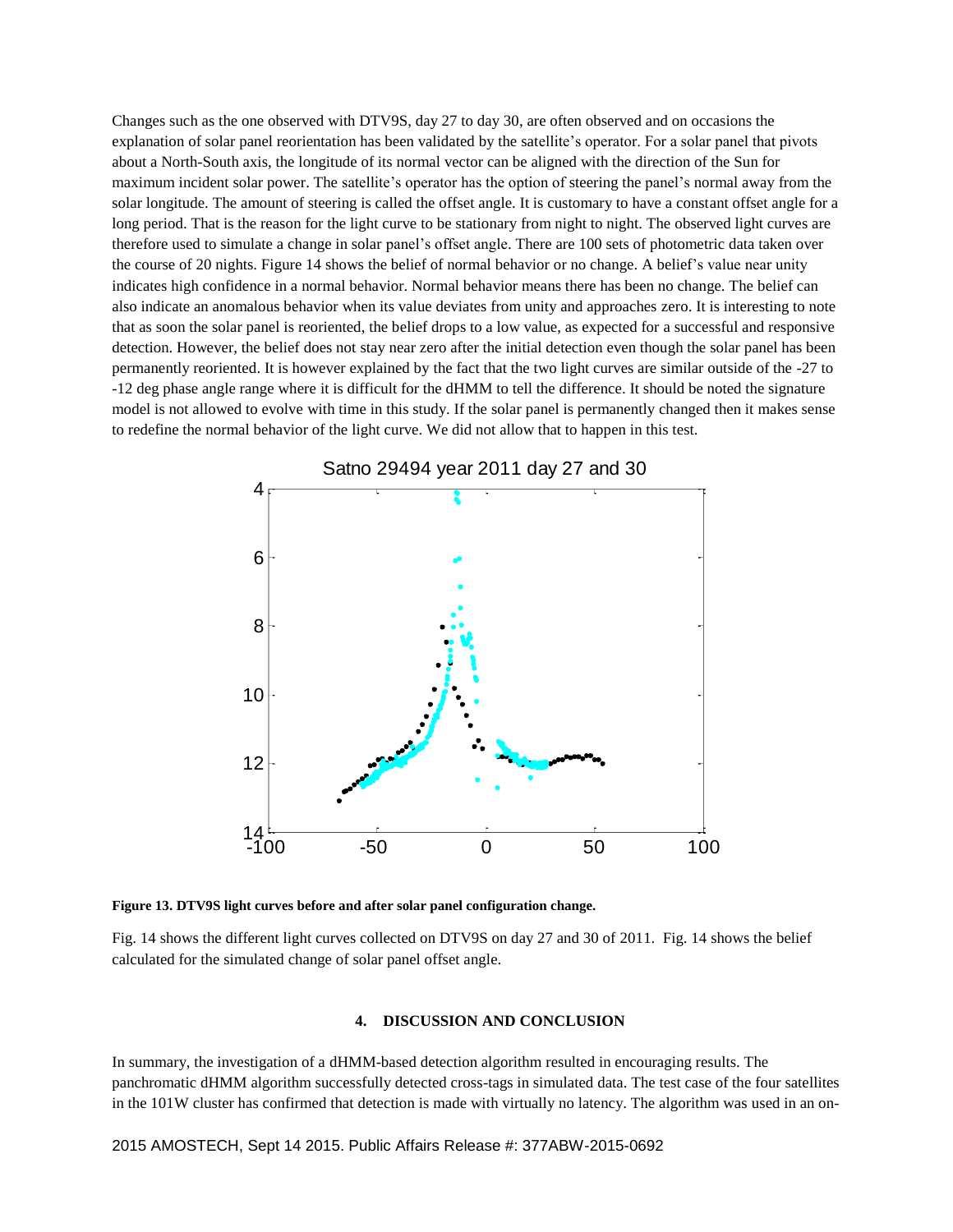line cadence, meaning detection is possible with each new photometry datum. The effects of sensor and environmental noise, including that of undetected thin clouds, did not substantially impact the detection algorithm. The accuracy of the on-line detection has been satisfactory (85%) at each time step for the scenario of cross-tag and the conditions described earlier. Batch mode detection is typically more accurate at the expense of latency. The dHMM that includes additional observables for the color information was tested against the two satellites in the Anik cluster. The color dHMM was shown to detect perfectly cross-tags of Anik F1 and Anik F1R. This capability would be useful if the sensors can provide color filter photometry in the Johnson R and Johnson B, or equivalent bands. The test includes all noise artifacts as described earlier.

The color dHMM was also tested against a simulated reorientation of the solar panel of DTV9S in the 101W cluster. The algorithm was successful in detecting the onset of the reorientation. The differences in light curves between the "before" and "after" satellites occur at a certain range of solar phase angles. This attribute induces a repeating indicators of change every time new data is collected in that range of phase angles. The algorithm is not "aware" it has already detected the change the night before. This mode of detection may not be ideal for end users so we will work on modifying the dHMM to produce a more straightforward indicator of change. Finally, EM learning of the observable probability distribution parameters has been successful in improving the accuracy of the beliefs at a minimum cost in computing time.

In future works, we will use test data collected for test purposes and will have to rely less on data simulated from our historical databases.



**Figure 14. Belief of normal behavior. The blue vertical line indicates the time the light curve changed because of a solar panel reorientation.**

## **ACKNOWLEDGMENT**

We acknowledged Mr. Dan Fulcoly, Dr. Jeremy Murray-Krezan, Dr. Steve Gregory, Dr. Tamara Payne, and Dr. Philip Castro for the use of the GOLDS, GCPC and GEODSS data. The motivation and support of Ms. Amber Anderson, the DTIC and DSS teams are indispensable to this effort.